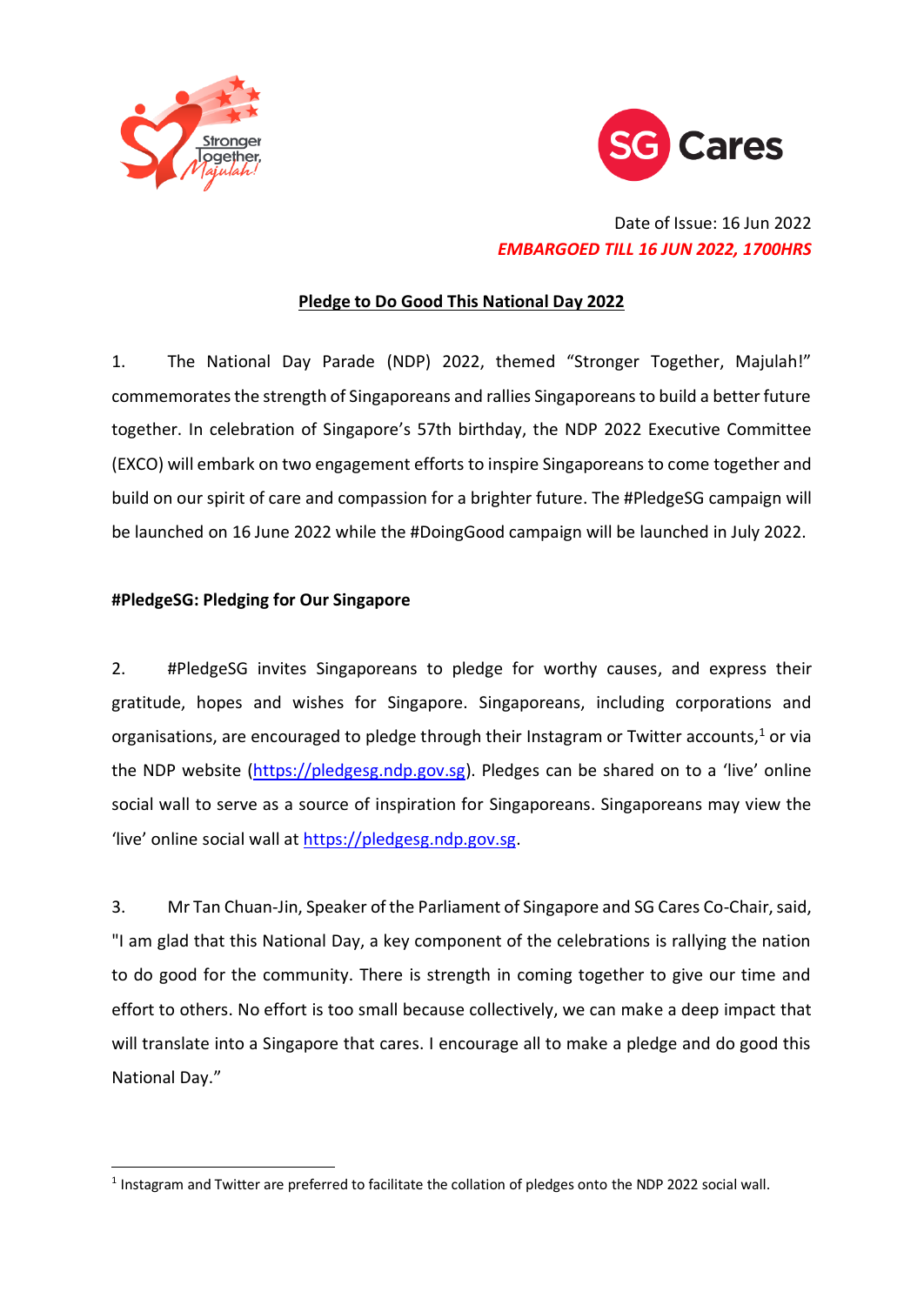



### **#DoingGood – 22 Days of Doing Good**

4. In July 2022, the NDP 2022 EXCO will launch the #DoingGood campaign, which will encourage Singaporeans to fulfil their pledges for causes. It will be held over 22 days from 16 July to 6 August. Chairman of the NDP 2022 EXCO, Brigadier-General (BG) Goh Pei Ming said, "In addition to bringing Singaporeans together to commemorate our nation's birthday, NDP 2022 also seeks to encourage Singaporeans to build on our spirit of care and do good with the #PledgeSG and #DoingGood campaigns. We hope that our collective efforts will uplift our community as we strive towards a better future together, where Singaporeans come together and do something good, not just for NDP 2022 but beyond as well."

5. Together with the SG Cares Office, the National Volunteer and Philanthropy Centre (NVPC), the National Council of Social Service (NCSS), as well as other community and corporate partners, the NDP 2022 EXCO has put together a range of volunteering opportunities for this campaign. Singaporeans are encouraged to participate in the #DoingGood activities which focus on People, Nature and Passion in the 22 days leading up to National Day. Members of the public can start their own initiatives and/or sign up as volunteers in a range of activities on the NDP website. For more information on how to sign up for #DoingGood activities, please visit [https://doinggood.ndp.gov.sg.](https://doinggood.ndp.gov.sg/)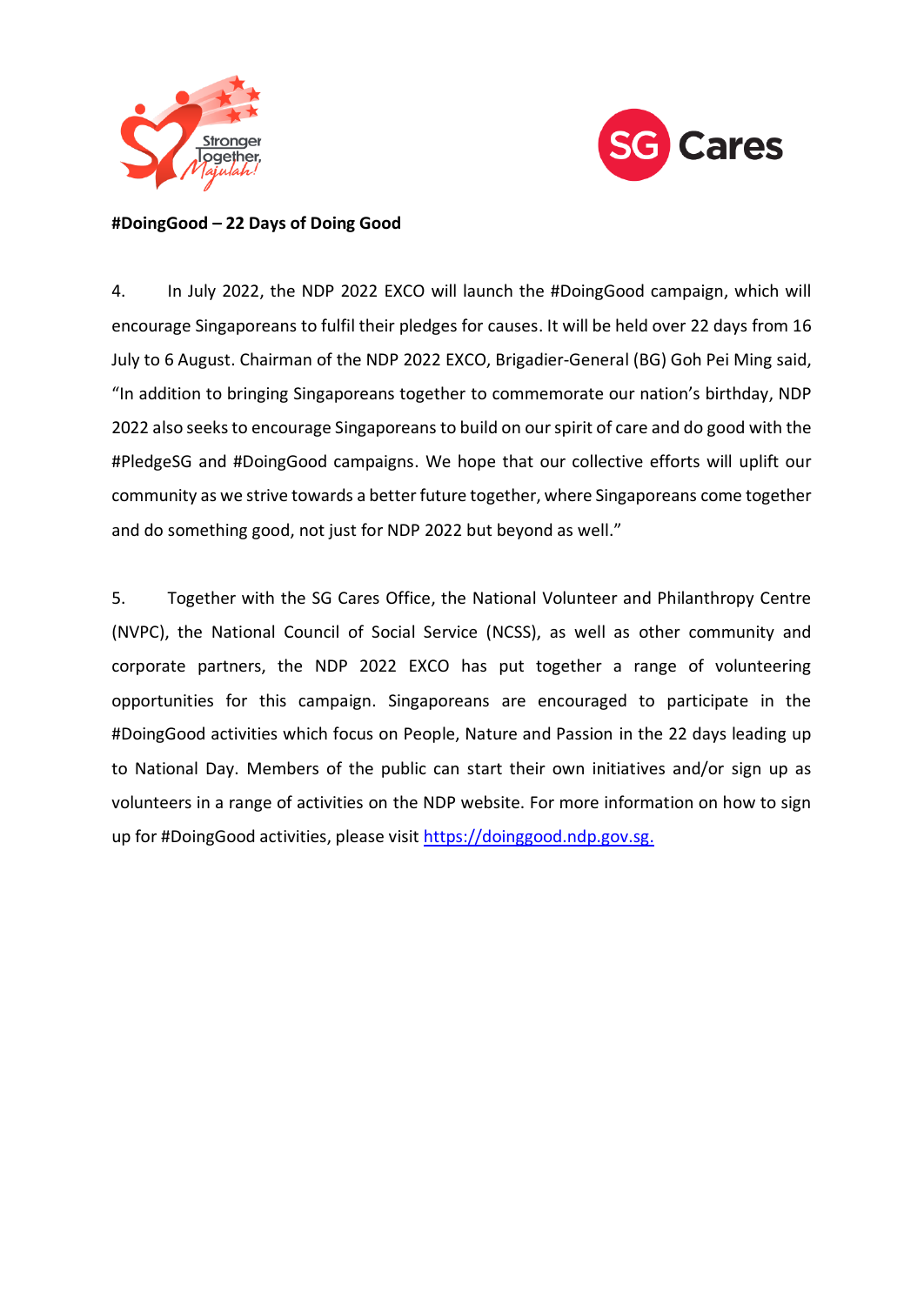



**Annex A**

### *#DoingGood Calendar of Activities Highlights*

These are examples of #DoingGood activities that Singaporeans could sign up for:

- [*Now – 31 Dec*] Sign up today to be a **Grocery Delivery Volunteer** with ONE Singapore. The ONE Emergency Fund provides nutritious, fresh groceries to applicants. Volunteers will help to purchase and deliver these groceries, as well as NTUC vouchers, and will subsequently be reimbursed for the purchase. With locations all over Singapore to choose from, volunteers will be able to choose addresses that are accessible and convenient for them to make the deliveries.
- *[Now – 31 Dec]* Volunteer today as a shop assistant at Singapore Council of Women's Organisations (SCWO) New2U thrift shops, which are managed entirely by volunteers. All goods are donated by the public and are sorted and repriced by volunteers. Proceeds from the stores will go towards Star Shelter and various SCWO initiatives. This aims to reduce waste by encouraging the public to buy pre-loved goods, and at the same time, support women in distress under **New2u Thrift Shop Daily Operations**.
- *[Now – 27 May 2023]* **Volunteer for Physiotherapy and Cognitive Therapy sessions** at St John's Home for Elderly Persons. Physiotherapy programmes help keep our elderly active and stave off the effects of old age illnesses, they include individual, group physiotherapy exercises and cognitive therapy. Volunteers will assist Physiotherapy Aides in conducting physiotherapy exercises and activities for our elderly residents.
- *[1 Jul – 31 Aug]* As part of the Digital for Life movement to build a digitally inclusive society, the Infocomm Media Development Authority (IMDA) will be offering a series of digital-themed initiatives for Singaporeans to give back to the community. You can choose to be a SG Digital Office (SDO) Digital Ambassador for a day to learn how to uplift and upskill digitally less savvy communities; or **Wheel the Ground** by supporting Mercurics to create barrier-free access paths for wheelchair users by using the Smart Barrier-Free Access (SmartBFA) navigation App. Through these experiences, IMDA hopes to encourage more Singaporeans to step forward to help more embrace digital as a lifelong pursuit, and enrich their lives though digital technologies.
- *[1 Jul – 30 Sep]* **Go The Dystance 22 Days Challenge** wants you to complete 22km in 22 days to raise awareness for Muscular Dystrophy during the period of 1 Jul to 30 Sep 2022! Alternatively, you can volunteer for the Muscular Dystrophy Association (Singapore) 22-day fundraising challenge for their 22<sup>nd</sup> Anniversary!